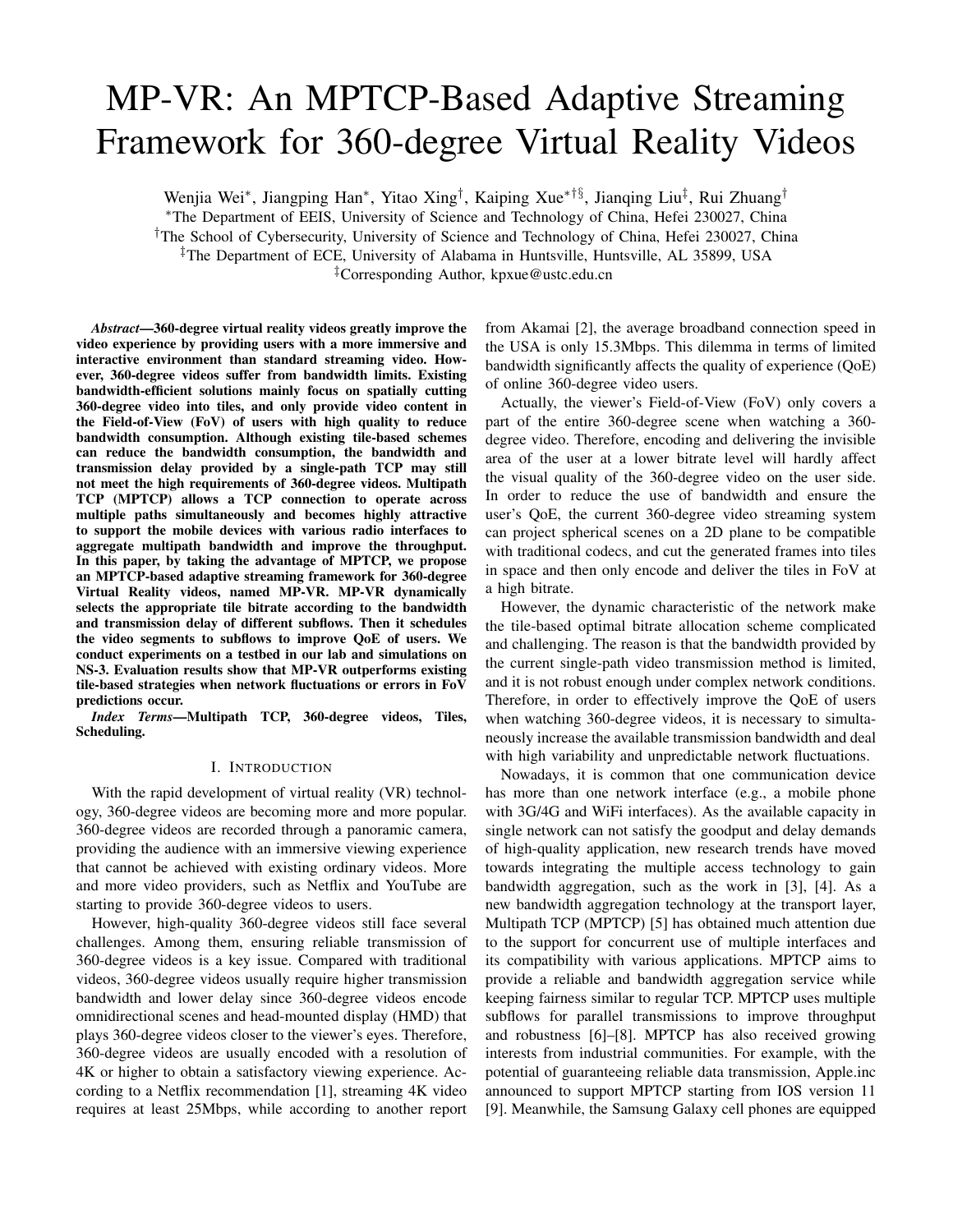with multiple radio interfaces and enabled simultaneous access of LTE and WiFi to boost download rate [10].

The existing MPTCP technology can well meet the requirements for the bandwidth and robustness of 360-degree videos transmission, but it does not consider the requirements of upper-layer applications when performing data scheduling, and blindly performs data scheduling for different paths. This will cause the received packets to be out of order, which will affect the end 360-degree video quality. Therefore, it is necessary to improve the 360-degree video transmission performance through a reasonable selection of the video encoding and a scheduling strategy for each video segment.

In this paper, we propose a new 360-degree videos transmission scheme based on MPTCP. Specifically, it can dynamically select the bitrate of tiles in FoV according to the transmission performance of different subflows, and at the same time, finely schedule video segments to different subflows to minimize the distortion of 360-degree videos.

The main contributions are summarized as follows:

- We first propose a new scheme to transmit 360-degree videos over MPTCP, achieving the goals of improving throughput and reducing latency. The design further aggregates the transmission performance of different links and dynamically selects the video bitrate of FoV.
- We employ a new packet scheduling scheme that is more suitable for the 360-degree videos so that the video segments can reach the receiver's play-buffer on time in unstable network environment.
- We conduct experiments on a testbed and the NS-3 simulator. The experiments show that MP-VR can effectively reduce distortion in FoV compared with existing tilebased strategies.

The remainder of this paper is structured as follows. Section II reviews the related work to this paper. In Section III, we present the system design and analytical framework. The performance evaluation and result analysis are provided in Section IV. Section V gives the concluding remarks of this work.

#### II. RELATED WORK AND BACKGROUND

With the development of Internet technology, the traditional way of transmission becomes insufficient for bandwidthand delay-demanding applications such as streaming at VR videos [11] [12]. Bandwidth aggregation through multiple network interfaces is a promising solution to satisfy the bandwidth and delay expectations. As an extension to TCP, MPTCP has been designed with the aim to take into account the multi-homing properties of the end-hosts. However, the legacy MPTCP only spread the data to all available paths to aggregate the bandwidth. In order to enhance the performance of MPTCP in terms of throughput and end-to-end delay, many studies have been conducted to deal with these challenges by means of tile-based streaming and MPTCP.

## *A. Tile-based Streaming*

A 360-degree video is presented as a sphere surrounding the viewer's head, and the FoV can be described as a rectangle warped on the surface of the sphere and this part can be seen by the user. Although a user cannot view the area out of FoV, traditional schemes still transmit the entire picture when transmitting 360 videos, which obviously wastes the transmission bandwidth.

In order to reduce the bandwidth required for the transmission of 360-degree videos, a few tile-based solutions were proposed in recent years, in which increased video quality and streaming priority are assigned to tiles within FoV, while in non-FoV regions, reduced quality or priority are assigned. In tile-based solutions, a video is both temporally segmented and spatially tiled, so that each temporal segment of the video is composed of several video tiles. Wang *et al.* [13] propose some tile-based encoding and streaming solutions, including scalable coding scheme and simulcast coding scheme. In these solutions, video tiles are coded in multiple rates based on FoV. Tiles within or close to the predicted FoV are encoded and delivered at a high bitrate. Qian *et al.* [14] propose a framework based on FoV prediction, which only download the video part required by the end user to reduce the bandwidth consumption. In [15], a dynamic video tiles adaptation scheme is proposed to select tile coverage based on the FoV prediction accuracy. This scheme reduces bandwidth waste by approximately 80%. ClusTile-360 [11] can finely select the appropriate bitrate of tiles in FoV according to the storage space of the server. However, these tile-based solutions are all based on single-path transmission.

#### *B. DASH with MPTCP*

Taking advantage of multipath characteristics in DASH (Dynamic Adaptive Streaming over HTTP) has been explored in [16], [17]. Han *et al.* [16] strategically schedule video chunks' delivery to reduce the cellular data usage and radio energy consumption. Nikravesh *et al.* [17] strategically splits the file into byte range requests sent over multipath, and dynamically balances the workload across all paths. They can improve video streaming performance by utilizing multiple TCP connections simultaneously. However, these studies mainly rely on the client's bandwidth estimation or buffer status, without considering the characteristics of video content.

Our work aims at building upon these previous efforts in the area of multipath transport to improve VR video streaming. The difference is that we focuses on how to jointly consider the data content in the application layer and link parameters in the MPTCP transport layer to improve users' QoE.

## III. SYSTEM DESIGN AND ANALYTICAL FRAMEWORK

Given the research problems in current 360-degree video transmissions, a solution using MPTCP to improve the performance of the 360-degree video transmission is proposed. With this idea, we take advantage of the bandwidth aggregation capabilities and connection robustness brought by MPTCP.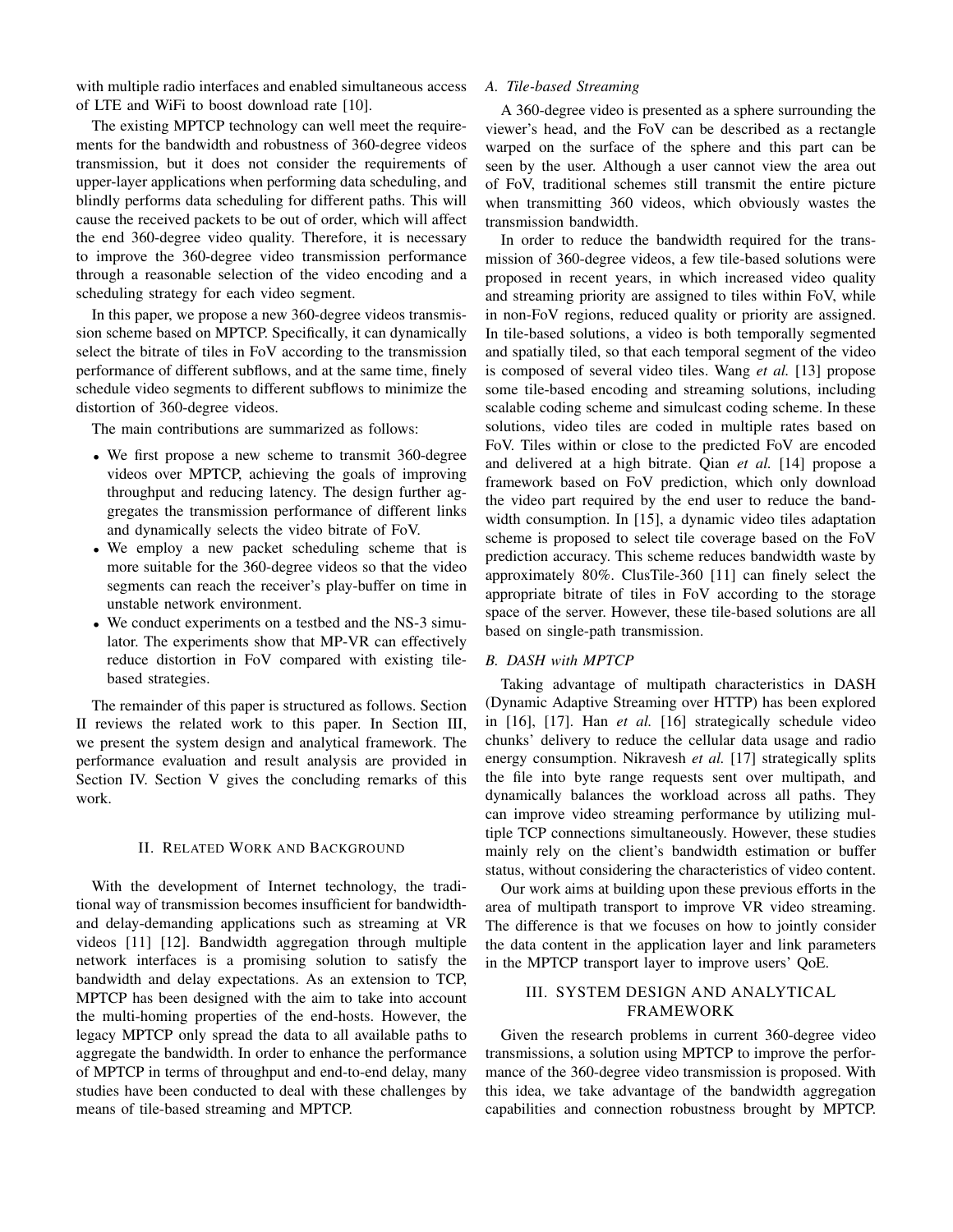Based on the characteristics of each subflow in the MPTCP connection and the tile characteristics of the 360-degree video, the video bit rate is dynamically selected. Our scheme contains the following two contents: Bitrate selection and Packet Scheduling Mechanism.

### *A. Bitrate selection*

Based on the previous tile-based solution, we divide the video area into multiple tiles, and select the appropriate bitrate for each tile according to the available link bandwidth and delay performance to minimize distortion in video transmission.



Fig. 1. Cut the entire area into 4\*6 tiles



Fig. 2. Divide the area of the video into two parts, FoV and non-FoV

As shown in Fig. 1, in the process of video bitrate selection, we first cut the entire area into 4\*6 tiles. Then, we divide the area of the video into two parts, FoV and non-FoV as shown in Fig. 2. The user's FoV area is predicted according to an existing prediction algorithm (i.e., linear regression based prediction, LP scheme). The bitrate of tiles in FoV area is variable, while the lowest bitrate for non-FoV in transmission. Our goal is to select an appropriate bitrate for the tiles in FoV based on the multiple link status to minimize the end-to-end distortion of the entire area.

$$
\text{minimize}: \sum_{i \in FoV} D_i,\tag{1}
$$

where  $D_i$  represents the end-to-end distortion of tile i, consists of encoding distortion and transmission distortion:

$$
D_i = \alpha + \frac{1}{B_i - \beta} + \kappa P_{loss},\tag{2}
$$

where  $B_i$  denotes the video bitrate of tile i.  $\alpha + \frac{1}{B_i - \beta}$  is the encoding distortion, which is determined by the code rate  $B_i$ selected by tile i,  $\alpha$   $\beta$  are parameters depending on specific video codec and sequence. These parameters can be estimated online by using trial encodings at the sender [18] [19].  $\kappa P_{loss}$ is the transmission distortion. At the same time, the sum of the code rates selected by all the tiles must be less than or equal to the sum of the maximum transmission rates  $T_r$  that can be provided by each subflow r, that is:  $\sum$  $\sum_{i\in I} B_i \leq \sum_{r\in I}$  $\sum_{r \in R} T_r$ .

#### *B. Packet Scheduling Mechanism*

In heterogeneous scenarios, due to the uneven performance between different links, the data allocated to different subflows will not reach the receiver at the same time, causing out-oforder problems. The performance of MPTCP will be seriously degraded as the difference in subflow performance increases, especially for 360-degree videos which have high latency requirements. Therefore, it is necessary to carefully design the scheduling algorithm, reasonably allocate data to different subflows, adjust the allocation factors of different subflows, and ensure that the data at each subflow of different link characteristics reaches the receiving end at the same time. In so doing, we aim to avoid the occurrence of out-of-order problem, and reduce 360-degree videos transmission distortion.



Fig. 3. Forward-prediction based scheduling to reduce latency

When transmitting video segments, packet loss on the transmission link and the timeout of the video arrival time will cause distortion of the transmitted video. Therefore, when the MPTCP layer performs data scheduling for each subflow, it is necessary to consider the packet loss rate and delay of different paths and the throughput of the subflow to minimize transmission distortion. The amount of data scheduled on the subflow r is  $M\theta_r$ , the transmission delay is  $d_r$ , the packet loss rate on the subflow is  $p_r$  and the delay constraint is  $t_d$ . The goodput represents the amount of data successfully received by the client within the imposed deadline  $t_d$ . Therefore, the expected delivered data after experiencing transmission losses  $P_{loss}$  through path subflow r needs to consider both link loss and timeout loss:

$$
P_{loss} = 1 - \sum_{r \in R} \theta_r (1 - p_r) \{ 1 - p(d_r > t_d) \}
$$
 (3)

The overdue packets are considered to be dropped since they are no longer useful for the real-time applications. The probability for the dispatched packets on subflow r to be overdue can be approximated by an exponential distribution [18], i.e.,

$$
p\{d_r > t_d\} \approx \frac{1}{\sqrt{2\pi}} \exp(-\frac{t_d}{d_r}),\tag{4}
$$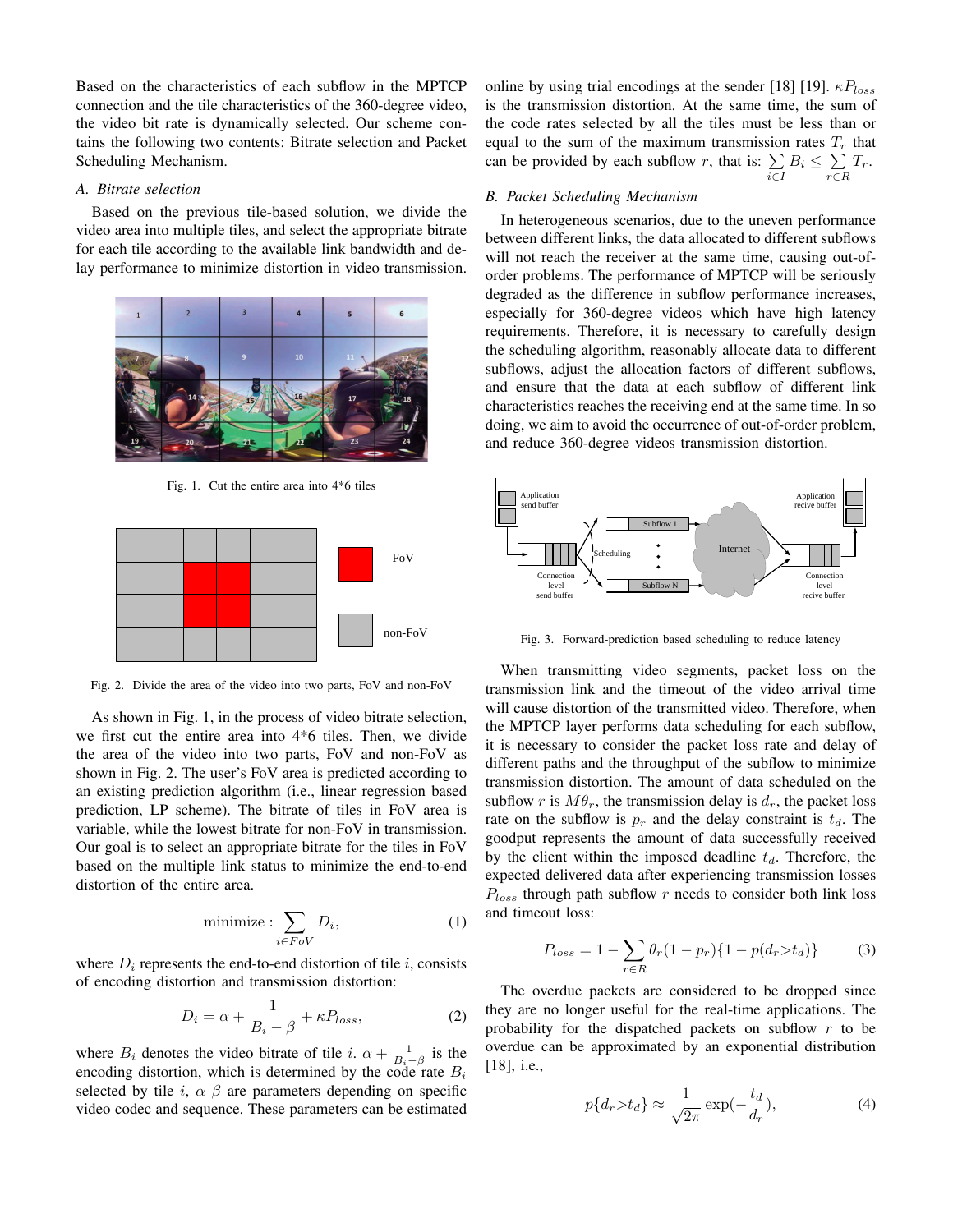$$
d_r = \frac{B_i d_{seg} \theta_r}{T_r} + t_r,\tag{5}
$$

where  $d_r$  is the estimated transmission delay, consisting of link delay and queuing delay.  $t_r$  is the link delay, representing the time it takes for the data to arrive at the receiver in the network transmission with the packet loss rate  $p_r$ . When the sender detects a loss event, it updates the loss rate  $p_r$ , calculates the average loss rate, and forecasts the time arriving at the destination.  $\frac{B_i d_{seg} \theta_r}{T_r}$  is related to the packets that have not been scheduled. In order to make the data on different subflows reach the receiving buffer at the same time, the fast subflow will be scheduled for much more data, so the waiting time on the fast subflow needs to be estimated. The estimation is performed based on a subflow's  $T_r$ , and the number of assigned packets is  $B_i d_{seg} \theta_r$ .

We estimate throughput  $T_r$  of each subflow r based on the changing law of the congestion control window  $w_r$  under coupled congestion control [20]. Here we need to consider the current subflow window and its congestion avoidance and fast retransmission phases, as well as timeout and slow start phase. First, in the congestion avoidance and fast retransmission stages, before the next packet loss occurs, the number of rounds of successful data transmission is  $E[cnt_r] = \frac{2(1-p_r)}{p_r w_r^2}$ , then the amount of data transmitted at this stage is:

$$
E\left[S^{CA}\right] = \left(\frac{3 * E[w_r]^2 + 2E[w_r]}{4}\right) \frac{E\left[cnt_r\right]}{2},
$$

where  $E[w_r]$  is the expected value of window size and the during time of congestion avoidance phase is:

$$
E\left[X^{CA}\right] = \left\{ \left(w_r^j - \frac{w_r^{j-1}}{2}\right) E\left[cnt_r\right] + \frac{E\left[cnt_r\right] + 1}{2}\right\} RTT_r.
$$

Then, we calculate the probability of a timeout during the timeout phase  $Q_r \approx \min\left(1, \frac{3}{E[w_r]}\right)$ , so the the timeout time is

$$
E[X^{TO}] = RTO_r.
$$

The amount of data transferred during the slow start phase is:

$$
E\left[S^{SS}\right] = \sum_{i=1}^{\log_2^{ssth} + 1} 2^{i-1},
$$

and the during time of slow start phase is:

$$
E[X^{SS}] = \left(\log_2^{ssth} + 1\right) RTT_r.
$$

Therefore, throughput  $T_r$  of each subflow r is:

$$
T_r = \frac{E\left[S^{CA}\right] + Q_r\left(E\left[S^{SS}\right] + 1\right)}{E\left[X^{CA}\right] + Q_r\left(E\left[X^{SS}\right] + E\left[X^{TO}\right]\right)}\tag{6}
$$

Thus, our optimization goal is to minimize the distortion of tiles in FoV.

$$
\begin{aligned}\n\text{minimize}: D &= \sum_{i \in FoV} (\alpha + \frac{1}{B_i - \beta} + \kappa P_{loss}), \\
\text{if } \sum_{r \in R} \theta_r &= 1 \\
M &= \sum_{i \in FoV} B_i d_{seg} \\
\text{s.t.} \quad \sum_{i \in I} B_i & \leq \sum_{r \in R} T_r \\
\max\{d_r\} &\leq t_d \\
p\{d_r > t_d\} &= \frac{1}{\sqrt{2\pi}} \exp(-\frac{t_d}{d_r})\n\end{aligned} \tag{7}
$$

This is a linearly constrained non-linear optimization problem. The optimal solution derived in polynomial time may not be available. Since the code rates that can be selected in 360 degree video server is limited, we consider the fixed minimum bit rate and the highest FoV bit rate to solve the problem. At this time, the problem becomes a convex problem, that is, for an M-size video segment, how to adjust the distribution factor  $\theta_r$  of each subflow so that the end-to-end distortion of the video segment is the lowest. We solve the optimal distribution factor  $\theta_r$  with the water-filling algorithm.



Fig. 4. Water filling solution for segment assignment

In the water-filling algorithm, M units of water will be filled into the  $N$  buckets, as shown in Fig. 4. According to the throughput and delay constraints of each subflow, the proportion of water is calculated to ensure that all subflows complete the task in equal time. Note that the physical characteristics of each path differ from each other, especially in heterogeneous wireless networks. The proposed water-filling algorithm starts by assigning the flow from the path with the lowest end-to-end delay in a progressive manner to respect the delay constraint as ruled in optimization problem. With the water-filling algorithm, we get  $\theta_r$  as:

$$
\theta_r = \frac{T_r}{\sum_{r' \in R} T_{r'}} \{ 1 - \frac{\sum_{r' \in R} T_{r'}(t_r - t'_r)}{M} \}.
$$
 (8)

### IV. PERFORMANCE ANALYSIS

We evaluate MP-VR by comparing its performance with tile-based streaming methods BAS-360 [12] and MPTCP (ondemand). BAS-360 can finely select the appropriate bitrate of tiles in FoV and transmit through a single-path. MPTCP (on-demand) refers to the use of MPTCP to transmit video segments in the FoV area on demand. Both BAS-360 and MPTCP (on-demand) will choose the same bitrate for all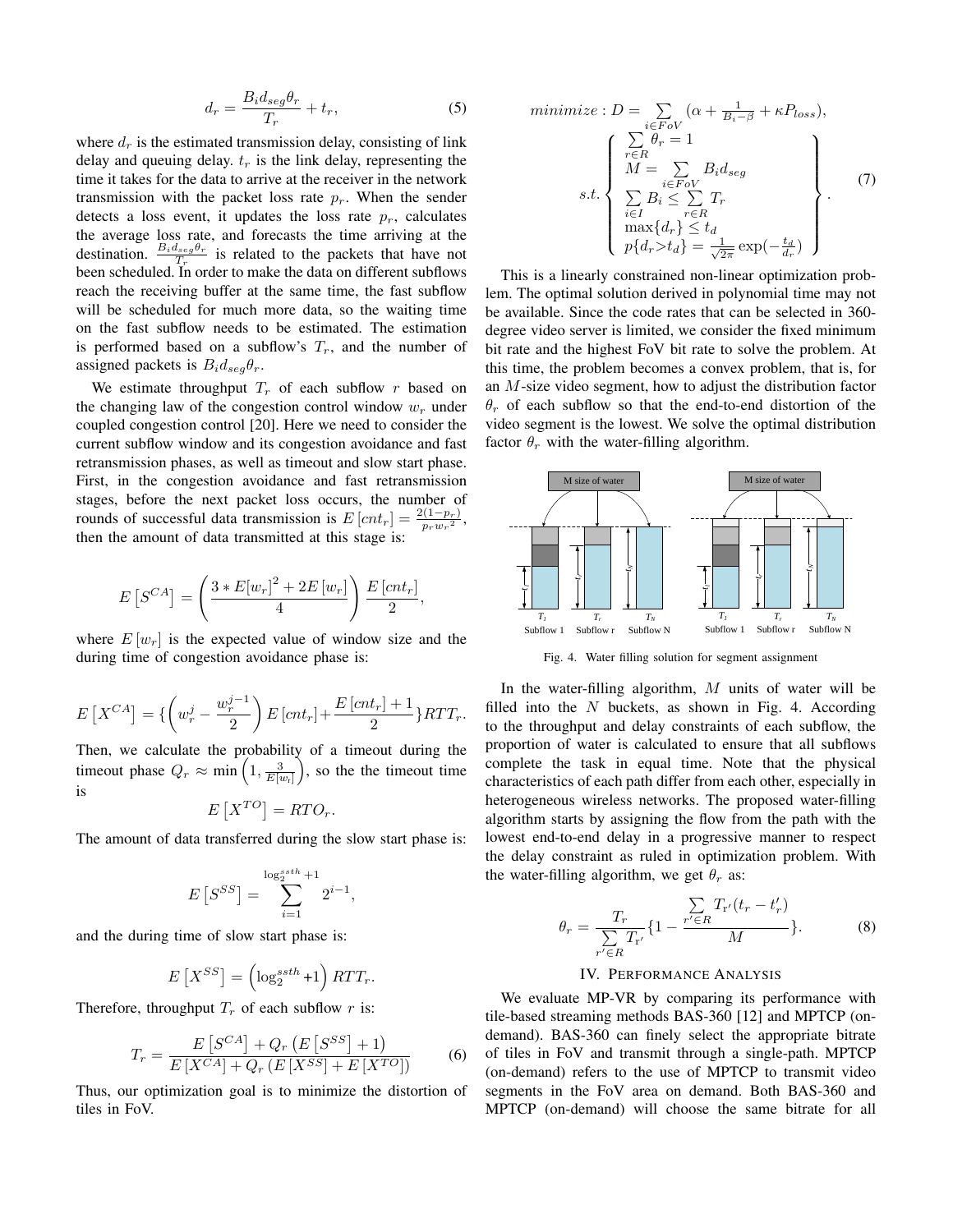involved tiles without exceeding the predicted bandwidth budget. In the evaluation, we actively control the network conditions to observe how different schemes react to the network fluctuations.

#### *A. Performance Evaluation in Testbed*

We first build a multipath VR video test platform as shown in Fig. 5. It consists of a multipath VR video server and a multipath VR video client. The VR video test platform is based on the DASH architecture. There are two paths for transmitting VR video data between the video server and the video client. Based on this platform, we compare our MP-VR algorithm with BAS-360.



Fig. 5. The multipath VR video test platform

The video file is first split spatially into tiles (4\*6) by ffmpeg, and the tiles are further segmented temporally by the MP4Box tool. We use public datasets to give FoV data (http://dash.ipv6.enstb.fr/headMovements/) when users watch the video Rollercoaster. We use tc as the network shaping tool that imposes shaping rules on IP packets that have 8080 as either dst port or src port. Such a setting is to eliminate the impact of other uncertainties so that we can get a more accurate assessment of our scheduling method. The link parameters and the bitrates of tiles in the experiment are as follows:

- The bandwidth of link changes according to 6150 kbps, 2850 kbps, 1450 kbps, 6150 kbps, 2850 kbps, 1450 kbps.
- The entire area is cut into  $4*6$  tiles, the bitrates of each tile are encoded into four code rates: 400 kbps, 200 kbps, 100 kbps, 40 kbps.

Fig. 6 shows the played video quality and the downloaded video quality of BAS-360 and MP-VR. The x-axis is the playback time in seconds and the y-axis is quality summation of the played tiles and the downloaded tiles, indicating the proportion of bandwidth allocated to deliver the actually viewed content. We can observe that our scheme can fully exploit the bandwidth resources to improve visual quality, whose average downloaded quality summation is 3000 kbps and the average played quality summation is 2545 kbps. Both of the metrics are higher than BAS-360.

### *B. Performance Evaluation in NS-3*

We then evaluate the proposed MP-VR with BAS-360 and MPTCP (on-demand) in a simulation environment that is built



Fig. 6. Video quality variations with preset bandwidth information

based on the Kheirkhah et al. [21] NS-3 open source MPTCP implementation of the IETF RFC 6824. The NS3 simulation topology is set to reflect the previous real network testbed. Here we will analyze the impact of delay, bandwidth, and packet loss on video transmission.



Fig. 7. Normalized download time in symmetric and asymmetric link

We first analyze the completion time of different schemes (set the performance of BAS-360 as baseline) when the size of video segments changes. Fig. 7 shows that when the size of video segments is small, the performance improvement brought by MPTCP (on-demand) and MP-VR is not large compared to BAS-360, but this advantage becomes more and more obvious as the size of video segments increases. At the same time, MP-VR has the highest performance. When the RTTs of the subflows are different, MPTCP (on-demand) has no performance improvement over BAS-360, and the performance becomes worse. This is because the video segmentation is very small, and an inappropriate multipath data scheduling algorithm may deteriorate the overall transmission performance. MP-VR still performs very well, because it can more accurately allocate data according to the subflow's link